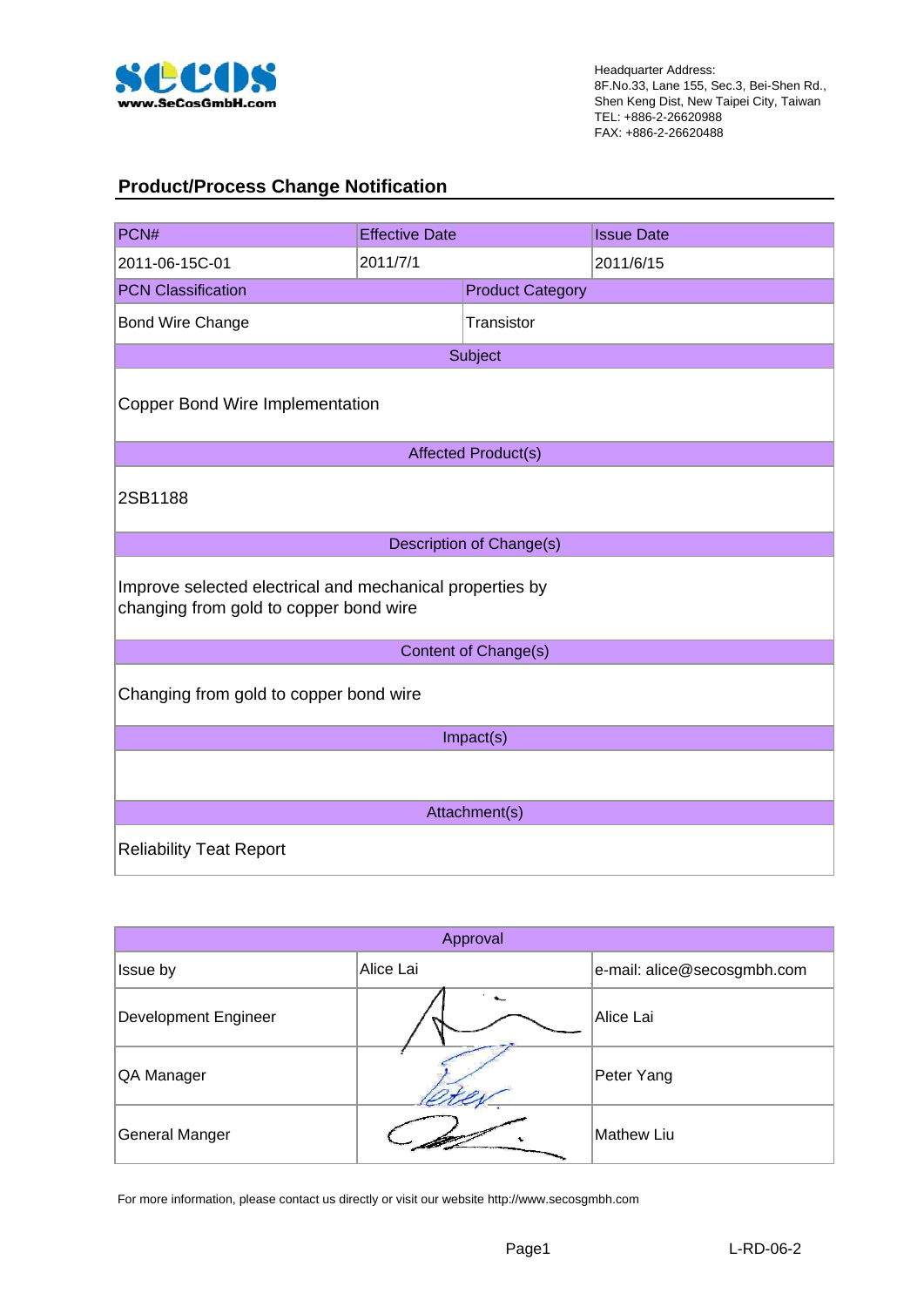### **Reliability Test Report**

| <b>Date:</b> | 2011/6/13                     |
|--------------|-------------------------------|
|              | <b>Prepared: Martin Huang</b> |
|              | <b>Approved: Mark Huang</b>   |

#### **TITLE: 2SB1188 Test Result Report**

#### **Test Stage :**

**Routine Monitor New Product Engineer Request Customer Request**

**Test Purpose :**

**Evaluation test for long term test**

**Sample Description :**

| <b>PKG TYPE</b>    | <b>SOT-89</b> | <b>IPRODUCT</b>    | Bipolar Transistor |
|--------------------|---------------|--------------------|--------------------|
| <b>D/B PROCESS</b> | ⊆poxv         | <b>W/B PROCESS</b> | <b>Ball Bond</b>   |

**Test & evaluation Result :**

 **Passed to all items**  $\Box$  Fail

 **Passed to option(or temporality)**

**Test & evaluation Result :**

| <b>TEST ITEM</b>                          |    | <b>TEST</b><br><b>TERM</b> | <b>RESULT</b> | <b>REMARK</b> |
|-------------------------------------------|----|----------------------------|---------------|---------------|
| Low temperature storage (LTS)             | 22 | 1000<br>hrs                | pass          | ---           |
| High temperature storage (HTS)            | 22 | 1000<br>hrs                | pass          | ---           |
| High temperature & humidity storage (THT) | 22 | 1000<br>hrs                | pass          | ---           |
| Temperature cycling test (TCT)            | 22 | 200<br>cycs                | pass          | ---           |
| <b>Pressure cooker test (PCT)</b>         | 22 | <b>168 hrs</b>             | pass          | ---           |
| Thermal shock test (TST)                  | 22 | 100<br>cycs                | pass          | ---           |
| <b>DC</b> life                            | 22 | 1000<br>hrs                | pass          | ---           |

**2011/6/13 Report NO.**: **RT201106002**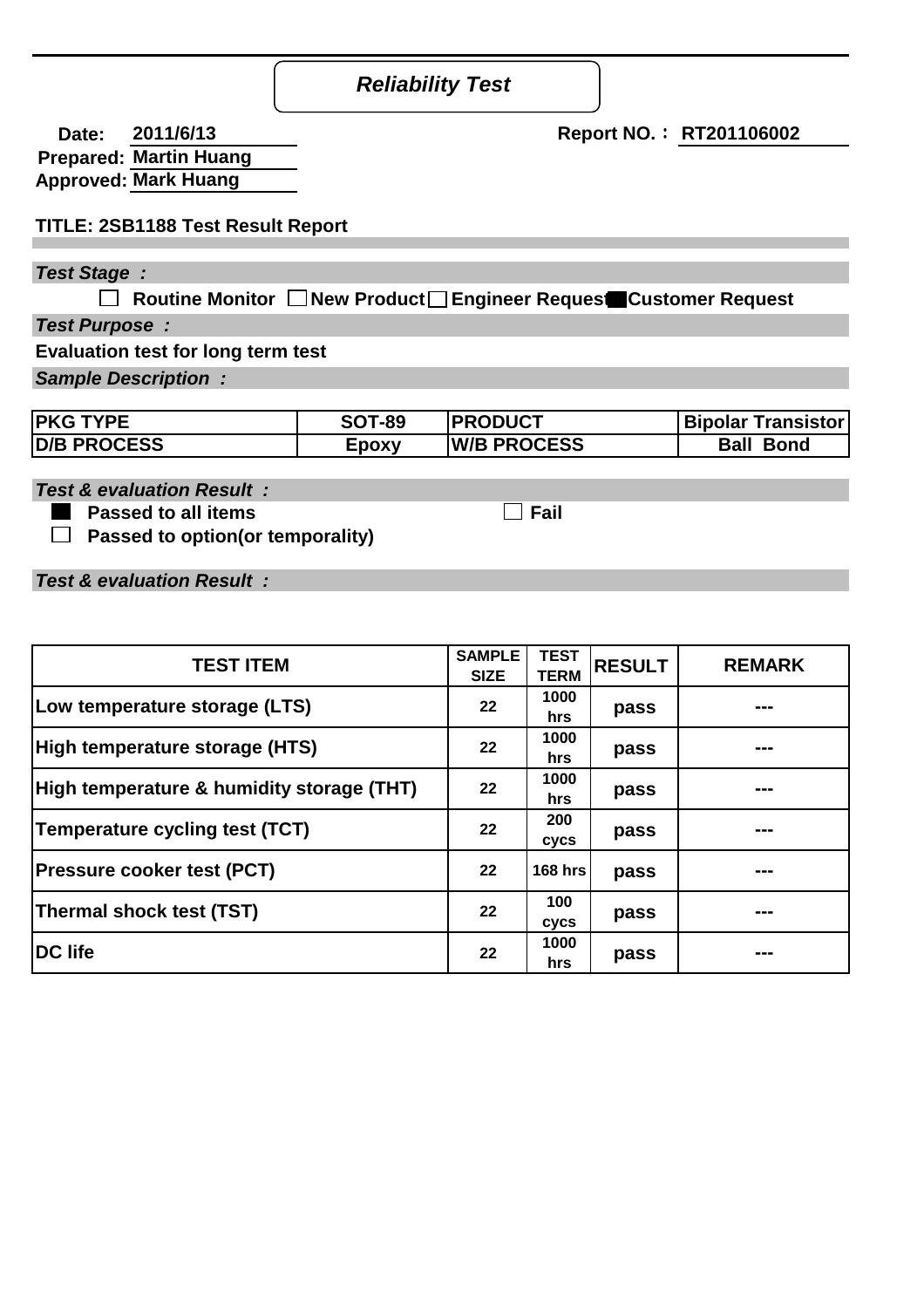# **Test Summary :**

## **1. General Description**

| No.                     | <b>TEST ITEM</b> | <b>TEST CONDITION</b>              | <b>SAMPLE</b><br><b>SIZE</b> | <b>REJECT</b> |
|-------------------------|------------------|------------------------------------|------------------------------|---------------|
| 1                       | <b>LTS</b>       | Ta= $-50^{\circ}$ C                | 22                           | $\bf{0}$      |
| $\overline{2}$          | <b>HTS</b>       | Ta= $150^{\circ}$ C                | 22                           | $\bf{0}$      |
| $\mathbf{3}$            | <b>THT</b>       | Ta= 85℃,H=85%                      | 22                           | $\bf{0}$      |
| $\overline{\mathbf{4}}$ | <b>TCT</b>       | Ta= -65℃ / 15min ~ 150℃ / 15min    | 22                           | $\bf{0}$      |
| $5\phantom{.}$          | <b>PCT</b>       | Ta= 121℃ / H= 100% / 15PSIG        | 22                           | $\bf{0}$      |
| 6                       | <b>TST</b>       | Ta= 0℃ / 5min ~ 100℃ / 5min        | $22 \,$                      | $\bf{0}$      |
| $\overline{7}$          |                  | DC life $Ta = 25^{\circ}C$ PD=0.5W | 22                           | 0             |

#### **2. Test Term**

| No.                     | <b>TEST ITEM</b> | <b>READING POINT</b> | <b>CHECK ITEM</b> |
|-------------------------|------------------|----------------------|-------------------|
| 1                       | <b>LTS</b>       | 0, 168, 1000 hrs     | Base on spec.     |
| $\mathbf{2}$            | <b>HTS</b>       | 0, 168, 1000 hrs     | Base on spec.     |
| 3                       | <b>THT</b>       | 0, 168, 1000 hrs     | Base on spec.     |
| $\overline{\mathbf{4}}$ | <b>TCT</b>       | 0, 200 cycs.         | Base on spec.     |
| 5                       | <b>PCT</b>       | 0, 168 hrs           | Base on spec.     |
| $6\phantom{1}6$         | <b>TST</b>       | 0, 100 cycs.         | Base on spec.     |
| 7                       | <b>DC life</b>   | 0, 168, 1000 hrs     | Base on spec.     |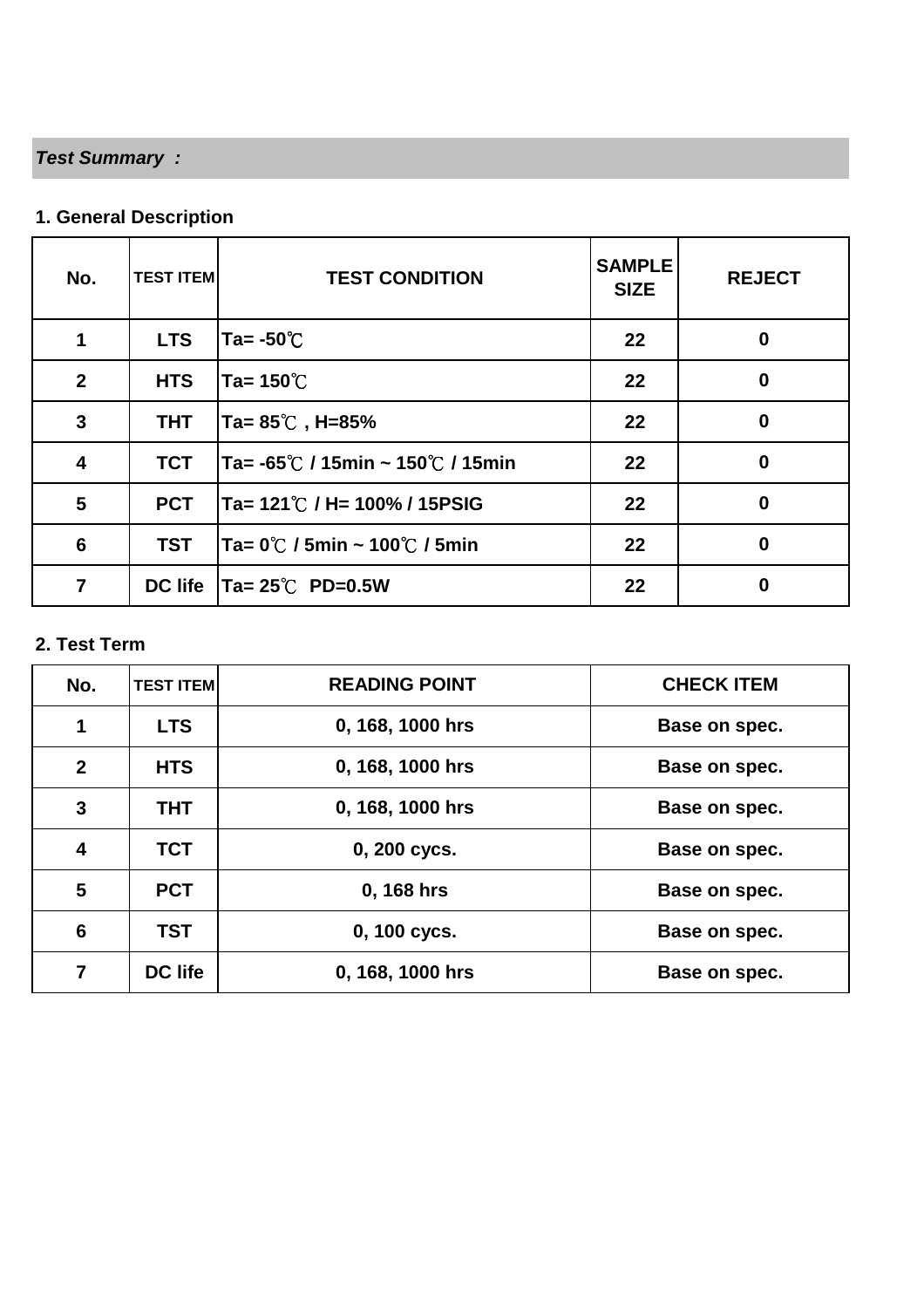| <b>HTS</b> | BVCBO(v) BVCEO(v) BVEB(v) |           |          | ICBO(uA) | IEBO(uA) | VCE <sub>sat(V)</sub> | HEE     |
|------------|---------------------------|-----------|----------|----------|----------|-----------------------|---------|
|            | $-106,300$                | $-64.427$ | -8.983   | $-0.007$ | $-0.005$ | $-0.489$              | 238.705 |
| 168        | $-105.845$                | $-64.814$ | $-9.002$ | $-0.001$ | 0.000    | $-0.489$              | 237.882 |
| 1000       | $-101.132$                | $-64.668$ | $-8.988$ | 0.000    | $-0.002$ | $-0.489$              | 239.318 |

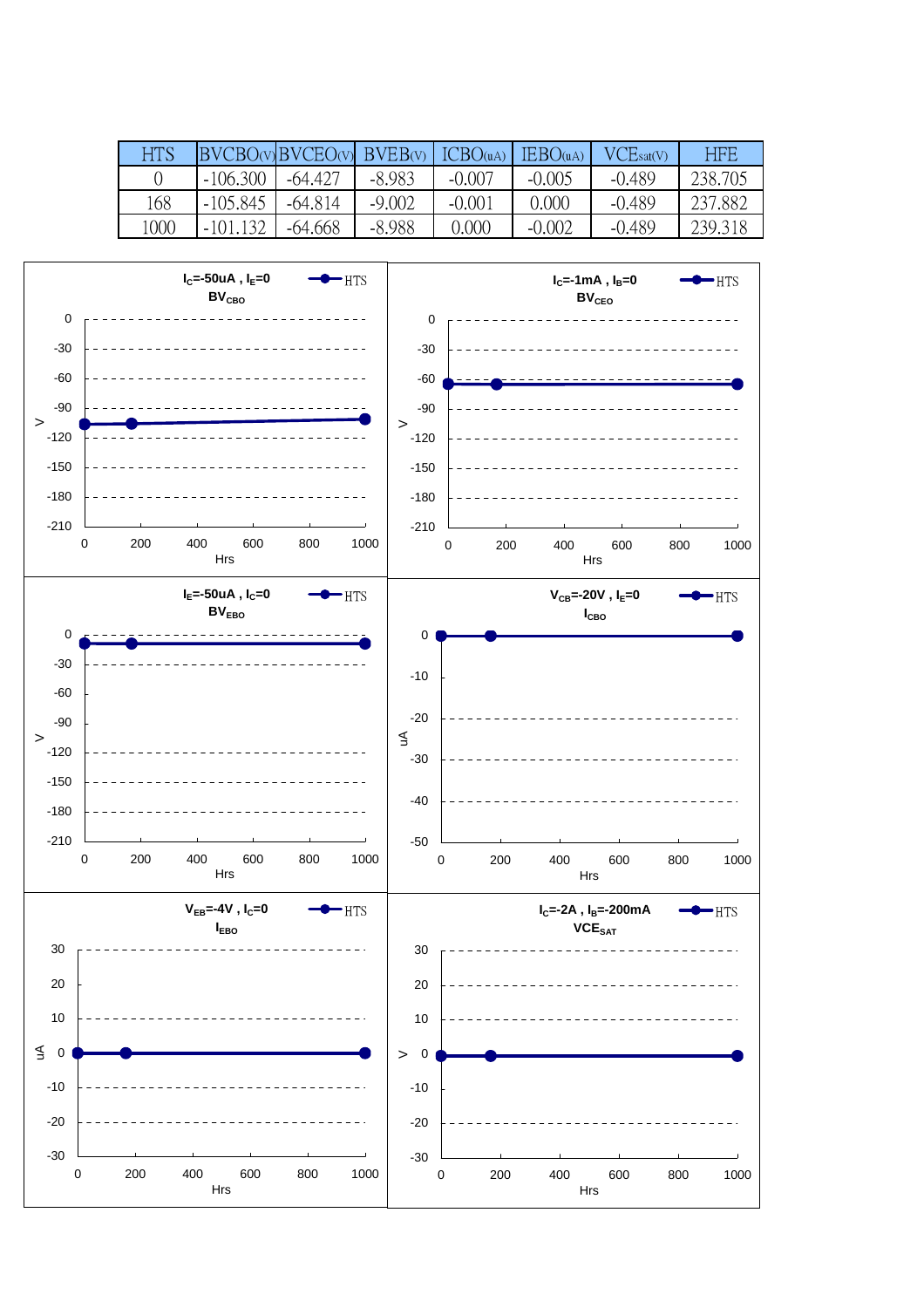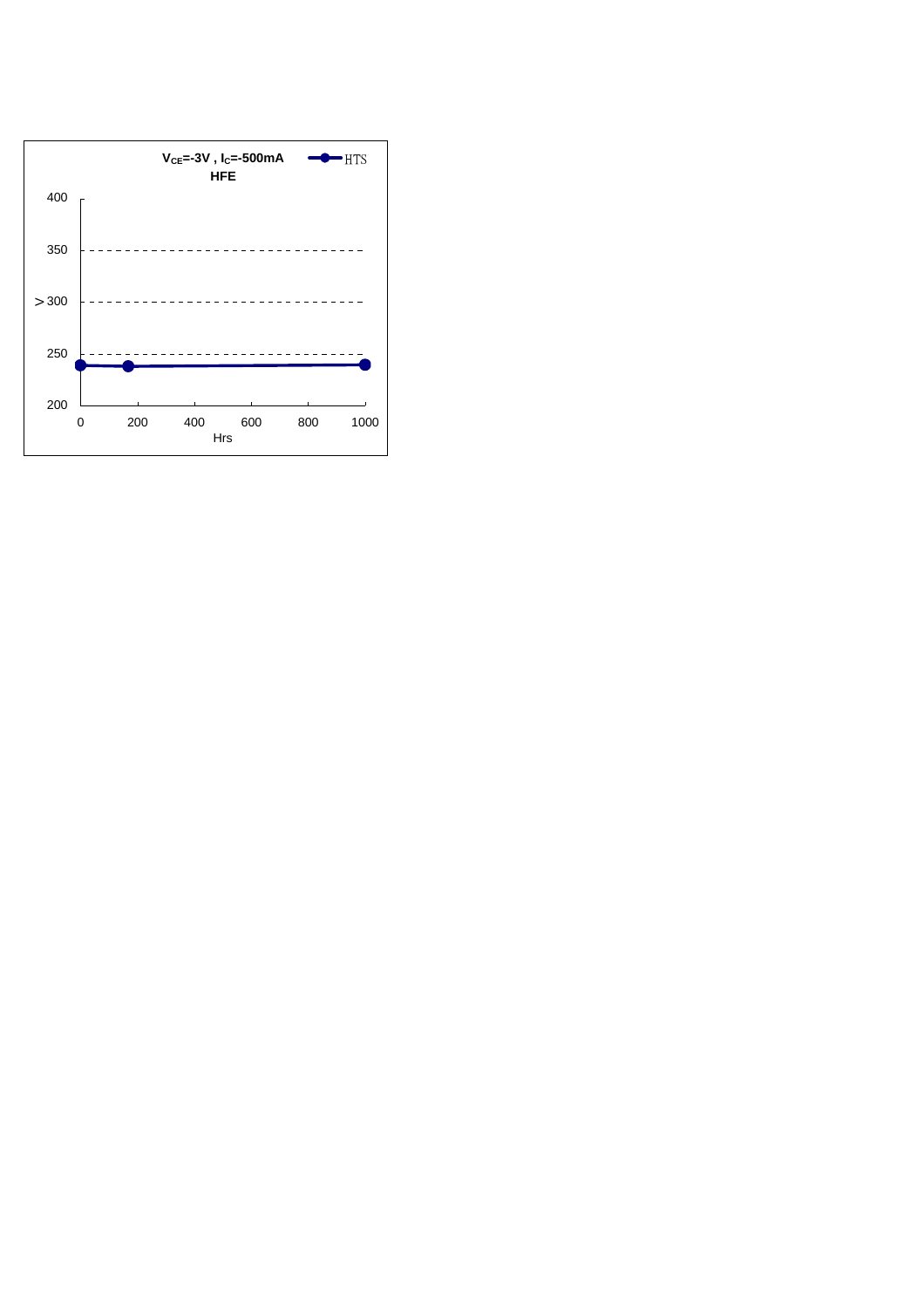| <b>THT</b> |            | BVCBO(v)BVCEO(v) BVEB(v) |          | ICBO <sub>(uA)</sub> | IEBO(uA) | VCEsat(V) | HEB     |
|------------|------------|--------------------------|----------|----------------------|----------|-----------|---------|
|            | $-104.345$ | $-64.645$                | $-8.985$ | $-0.007$             | $-0.002$ | $-0.489$  | 240,377 |
| 168        | -105 127   | -64.891                  | $-9.006$ | $-0.001$             | 0.000    | $-0.487$  | 243,077 |
| 1000       | $-100.595$ | -64.764                  | $-8.997$ | 0.000                | $-0.001$ | $-0.485$  | 246.282 |

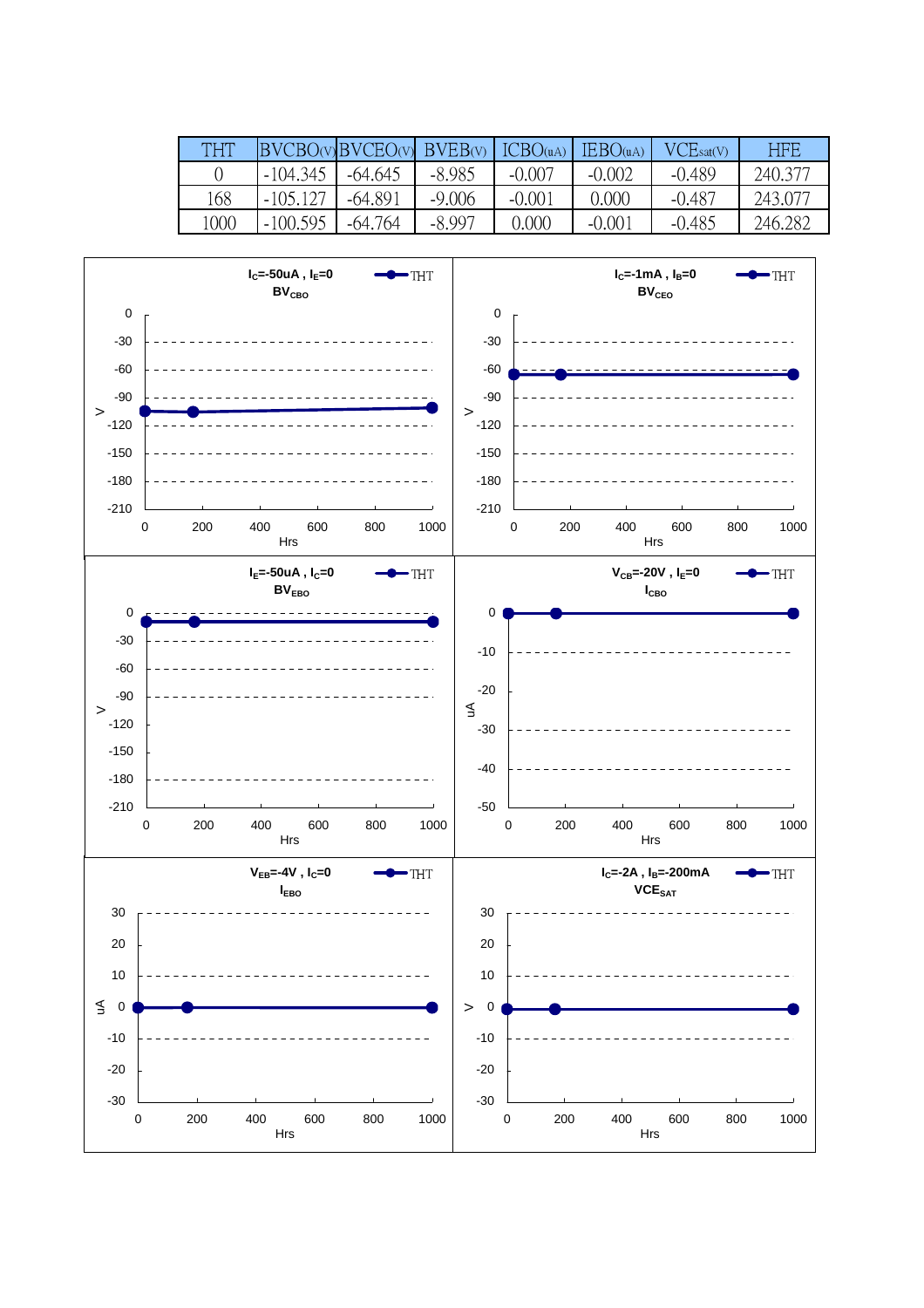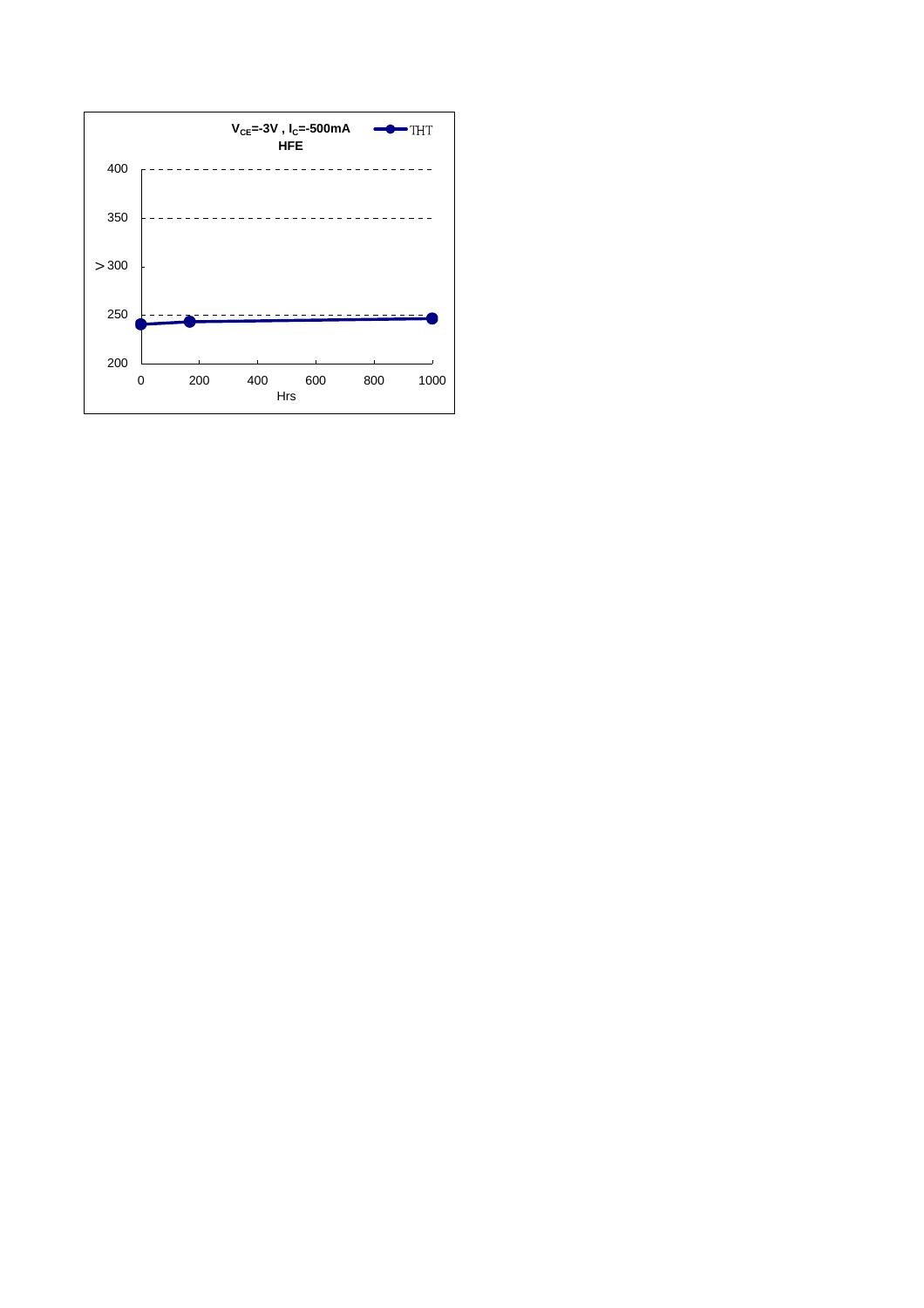| LTS  |            | BVCBO(v)BVCEO(v) | $BVEB(V)$ $ICBO(uA)$ |          | IEBO(uA) | VCEsat(V) | HEE     |
|------|------------|------------------|----------------------|----------|----------|-----------|---------|
|      | $-105.373$ | -64.727          | $-8.973$             | $-0.008$ | $-0.003$ | $-0.489$  | 240.959 |
| 168  | $-105,600$ | $-65.059$        | $-8.997$             | $-0.001$ | 0.000    | $-0.487$  | 243.632 |
| 1000 | $-101.527$ | $-64.923$        | $-8.982$             | 0.000    | $-0.001$ | $-0.487$  | 246.127 |

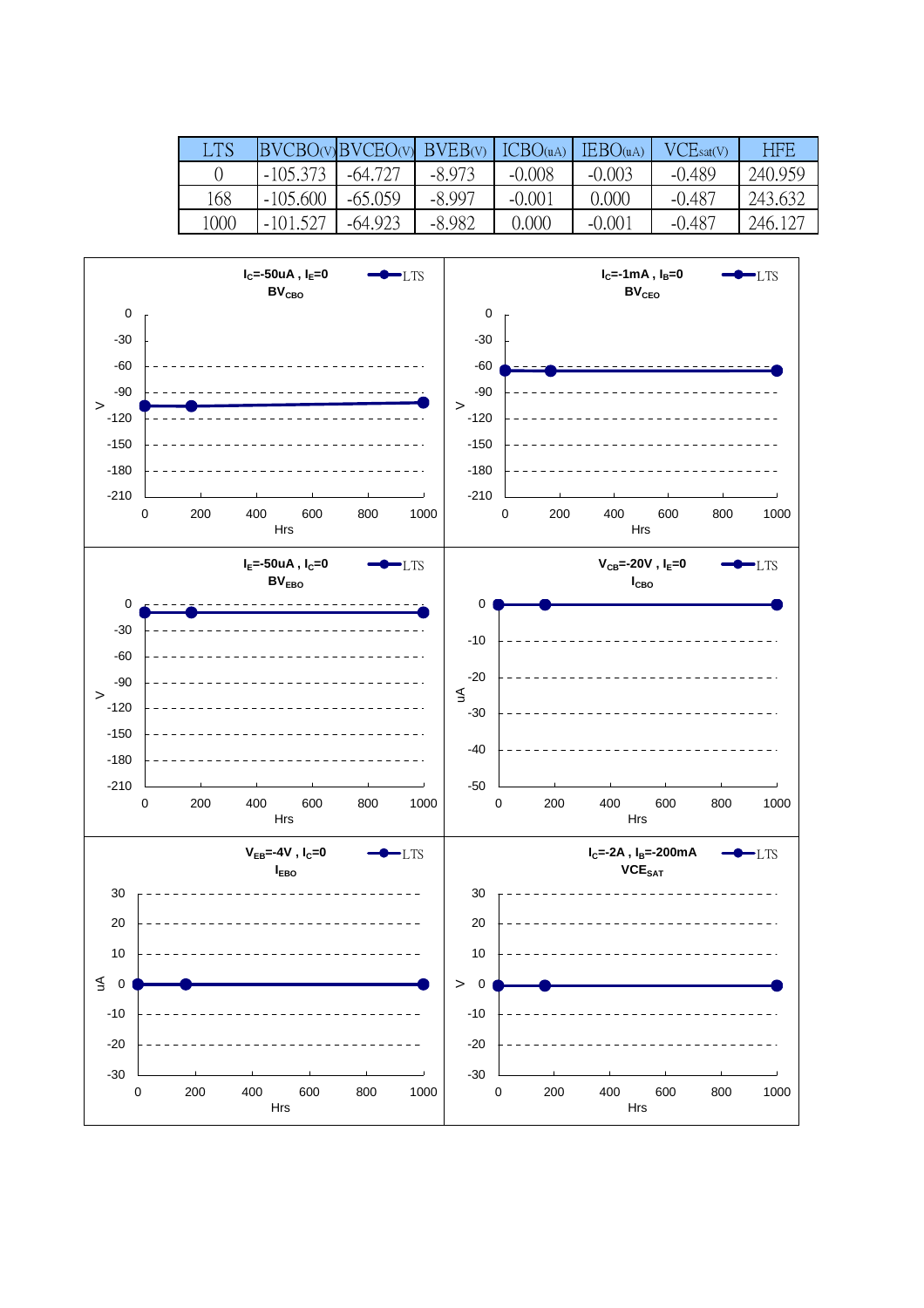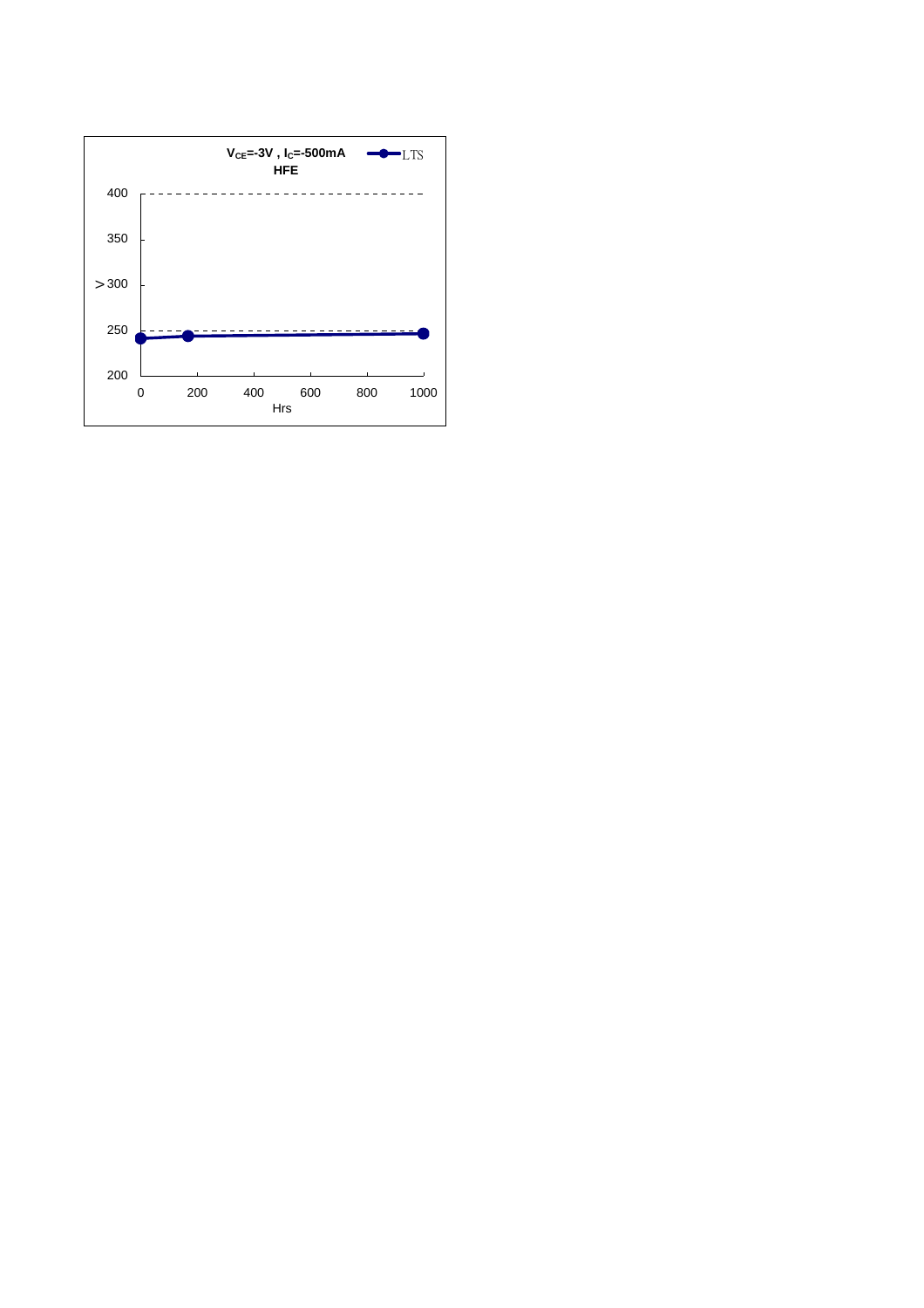| PCT | $BVCBO(v)$ $BVCEO(v)$ $BVEB(v)$ $ICBO(uA)$ |           |          |          | $\text{IEBO}(uA)$ | VCEsat(V) | HBB     |
|-----|--------------------------------------------|-----------|----------|----------|-------------------|-----------|---------|
|     | $-106.436$                                 | $-64.855$ | $-8.972$ | $-0.003$ | $-0.004$          | $-0.488$  | 240.286 |
| 168 | $-106.555$                                 | -65.073   | -8.992   | 0.000    | $-0.003$          | $-0.487$  | 242.059 |

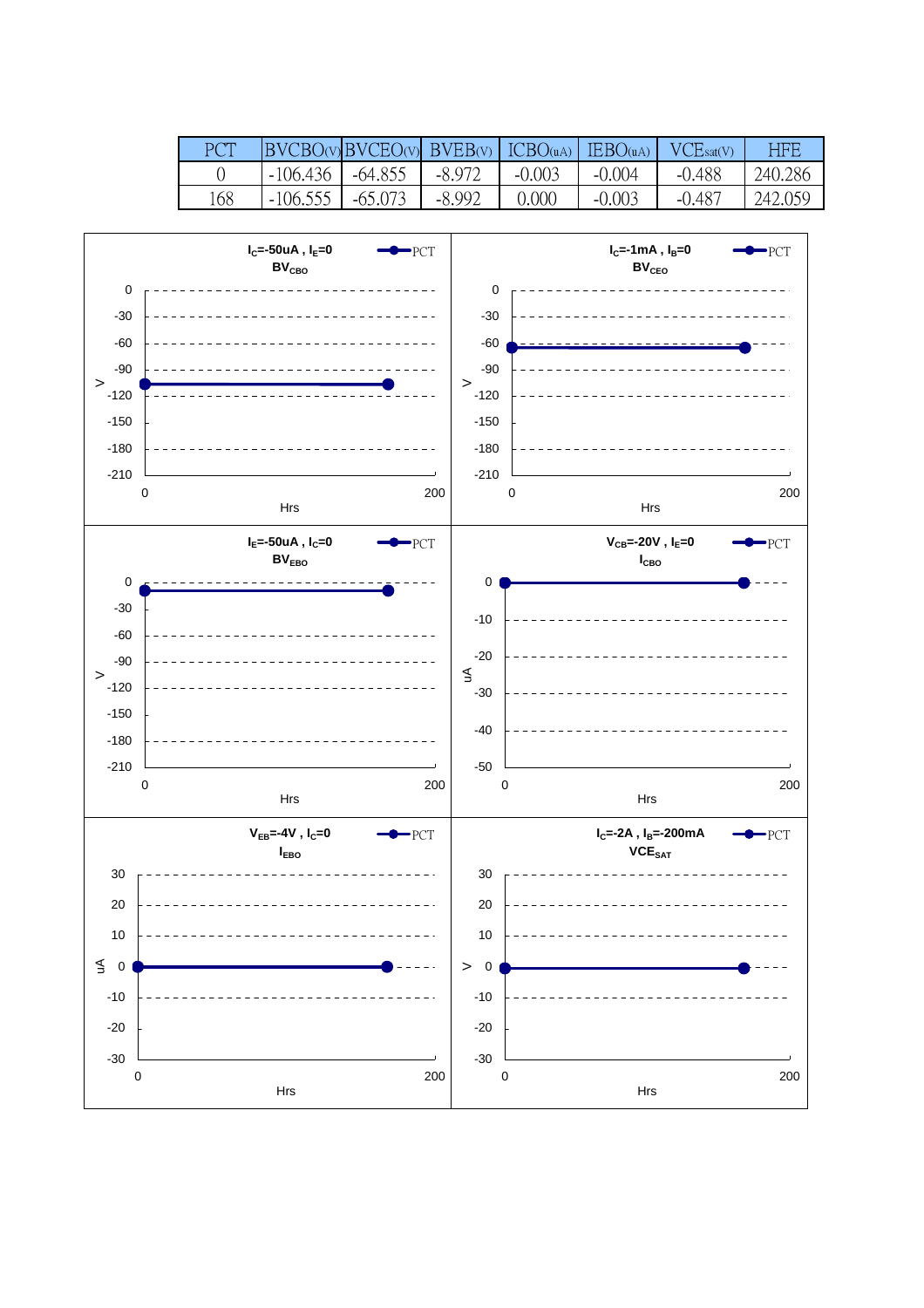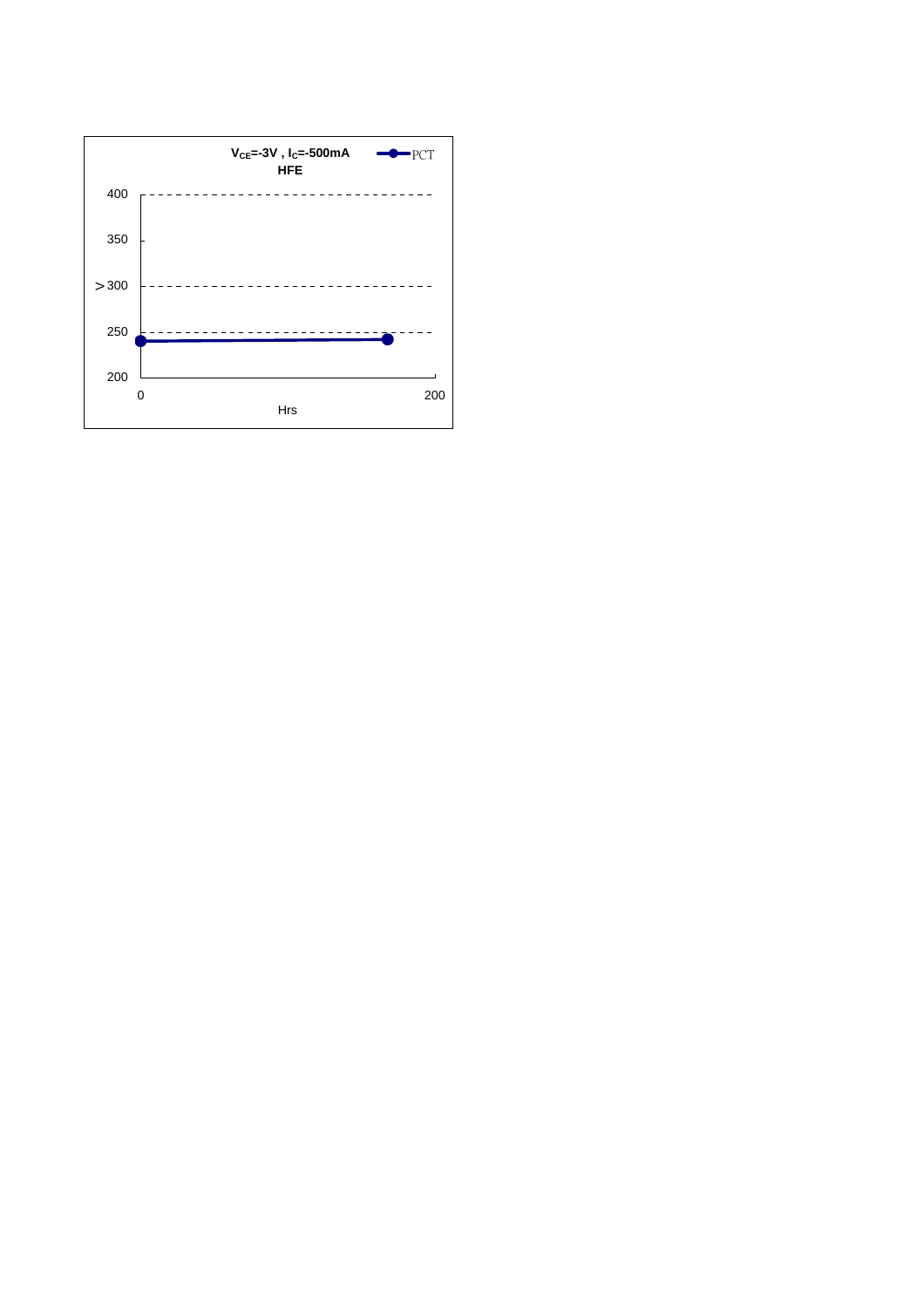|     |            | $BVCBO(v)BVCEO(v)$ $BVEB(v)$ $ICBO(uA)$ $IEBO(uA)$ |          |          |          | VCEsat(V) | HBB     |
|-----|------------|----------------------------------------------------|----------|----------|----------|-----------|---------|
|     | $-106.173$ | -64.914                                            | $-8.968$ | $-0.009$ | $-0.004$ | $-0.489$  | 239.095 |
| 200 | $-106.573$ | -65 241                                            | $-8.998$ | ).000    | $-0.001$ | $-0.488$  | 242.009 |

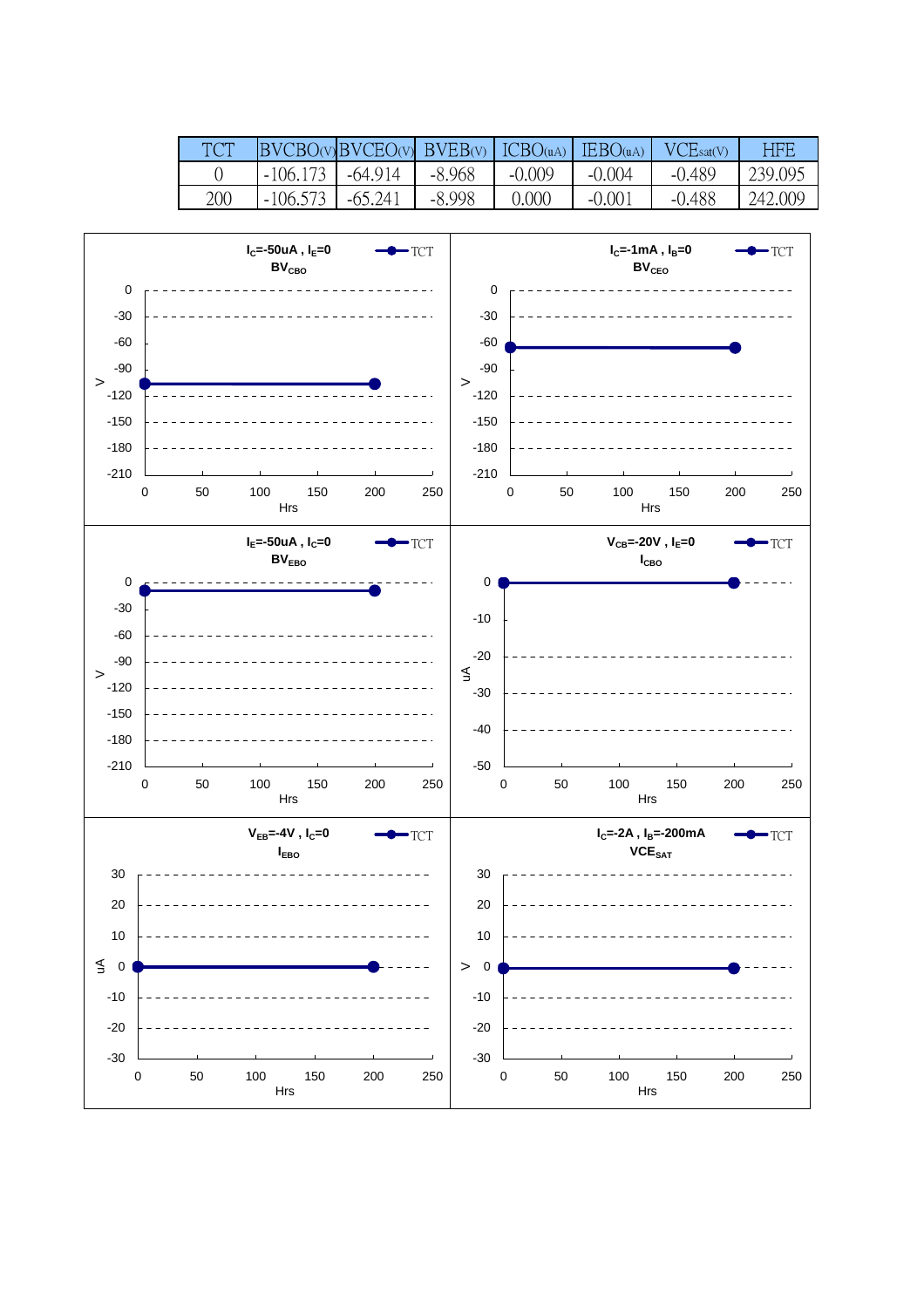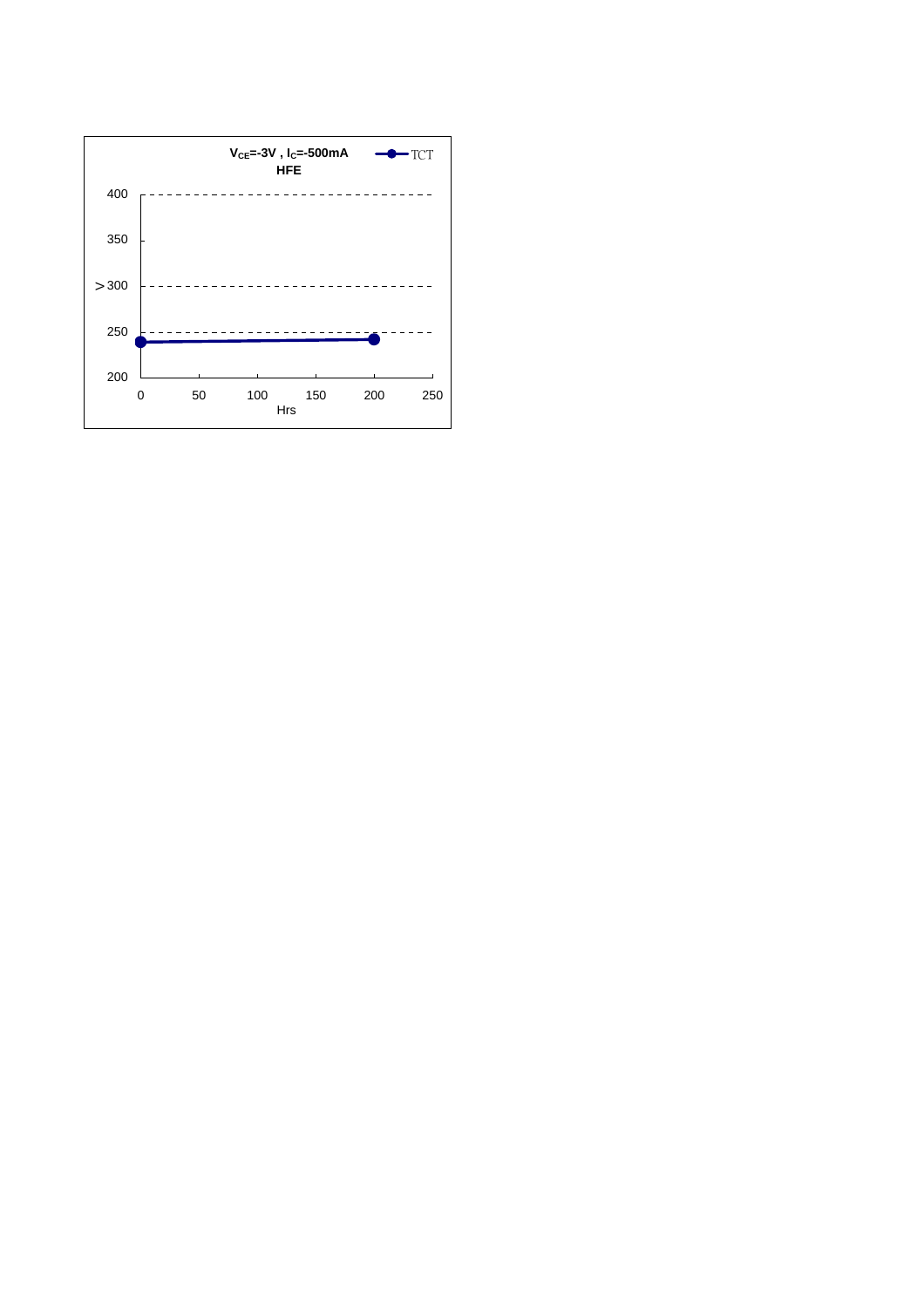| <b>TST</b> |            | $BVCBO(v)BVCEO(v)$ $BVEB(v)$ $ICBO(uA)$ $IEBO(uA)$ |          |          |          | VCEsat(V) | HBB     |
|------------|------------|----------------------------------------------------|----------|----------|----------|-----------|---------|
|            | -104.886   | -64.559                                            | $-8.975$ | $-0.004$ | $-0.004$ | $-0.490$  | 240.595 |
| 100        | $-104.518$ | $-64.795$                                          | $-9.002$ | $-0.001$ | 0.000    | $-0.488$  | 243.723 |

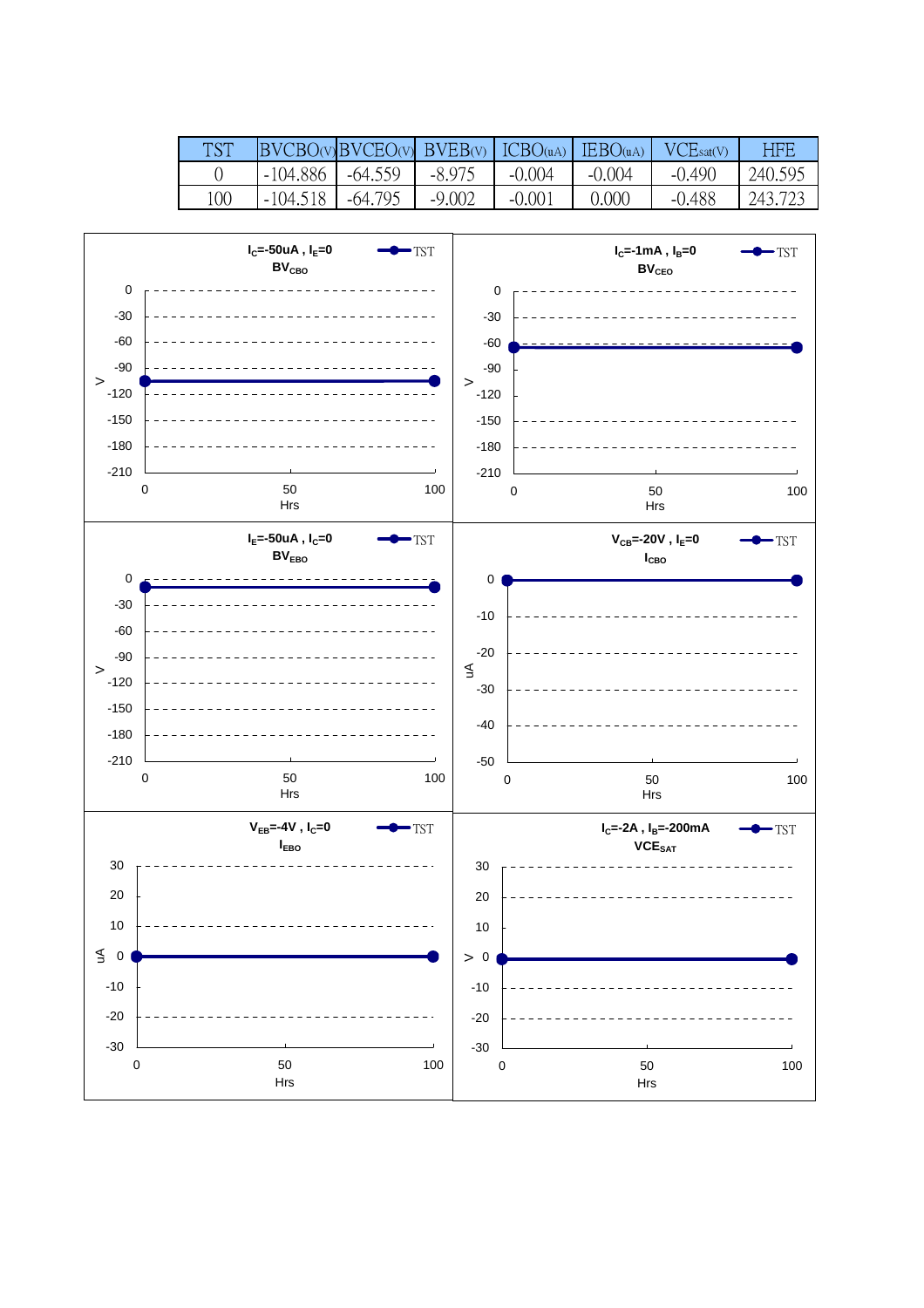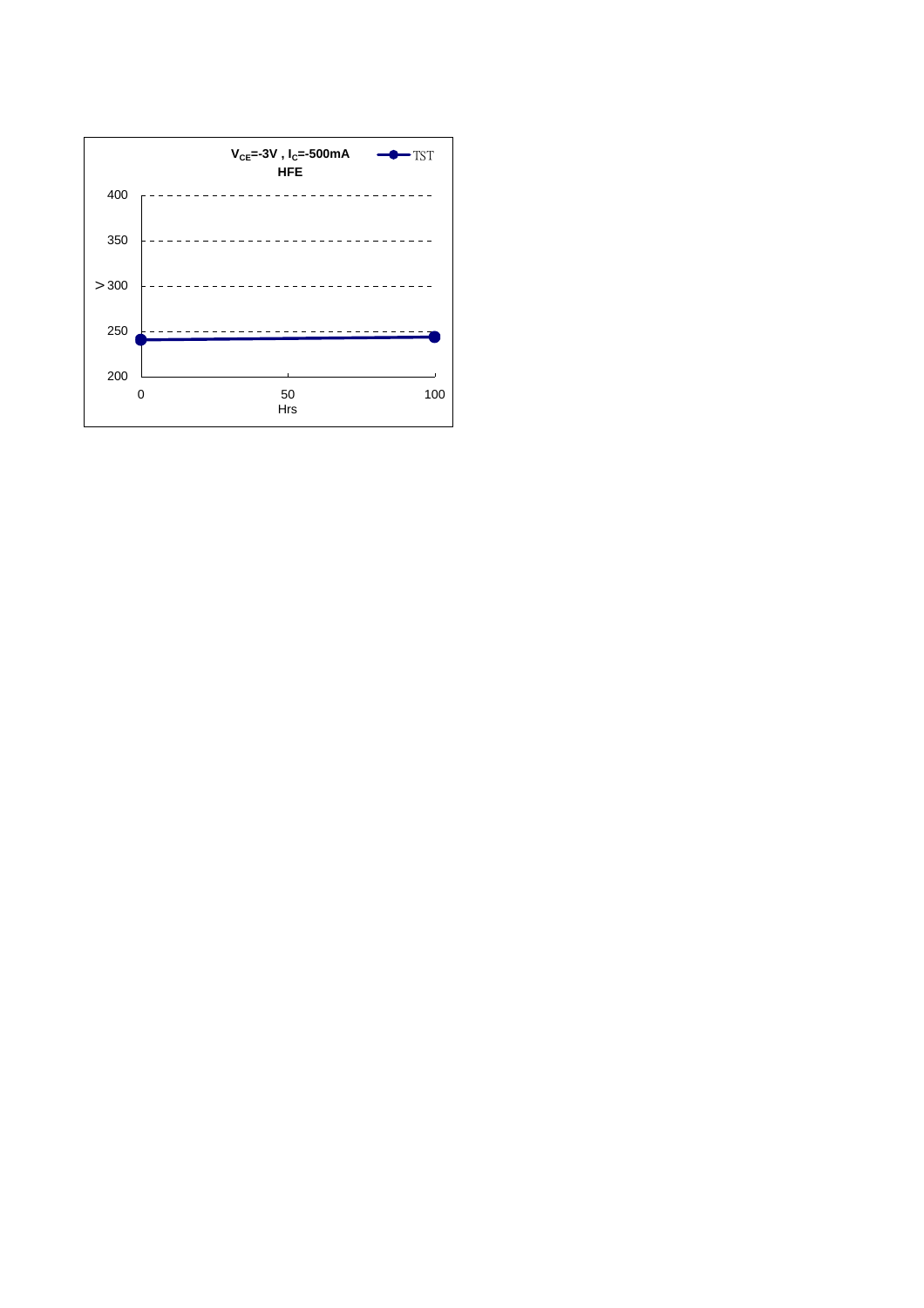| $DC$ - Life BVCBO(v) BVCEO(v) BVEB(v) ICBO(uA) |            |           |          |          | $\text{IEBO}(uA)$ | VCE <sub>sat(V)</sub> | HEE     |
|------------------------------------------------|------------|-----------|----------|----------|-------------------|-----------------------|---------|
|                                                | $-103.659$ | $-64.373$ | $-8.994$ | $-0.007$ | 0.000             | $-0.489$              | 243.450 |
| 168                                            | $-104.505$ | $-64.723$ | $-9.017$ | $-0.001$ | 0.000             | $-0.489$              | 242.918 |
| 1000                                           | -98 877    | $-64.541$ | $-9,000$ | 0.000    | $-0.001$          | $-0.488$              | 246.055 |